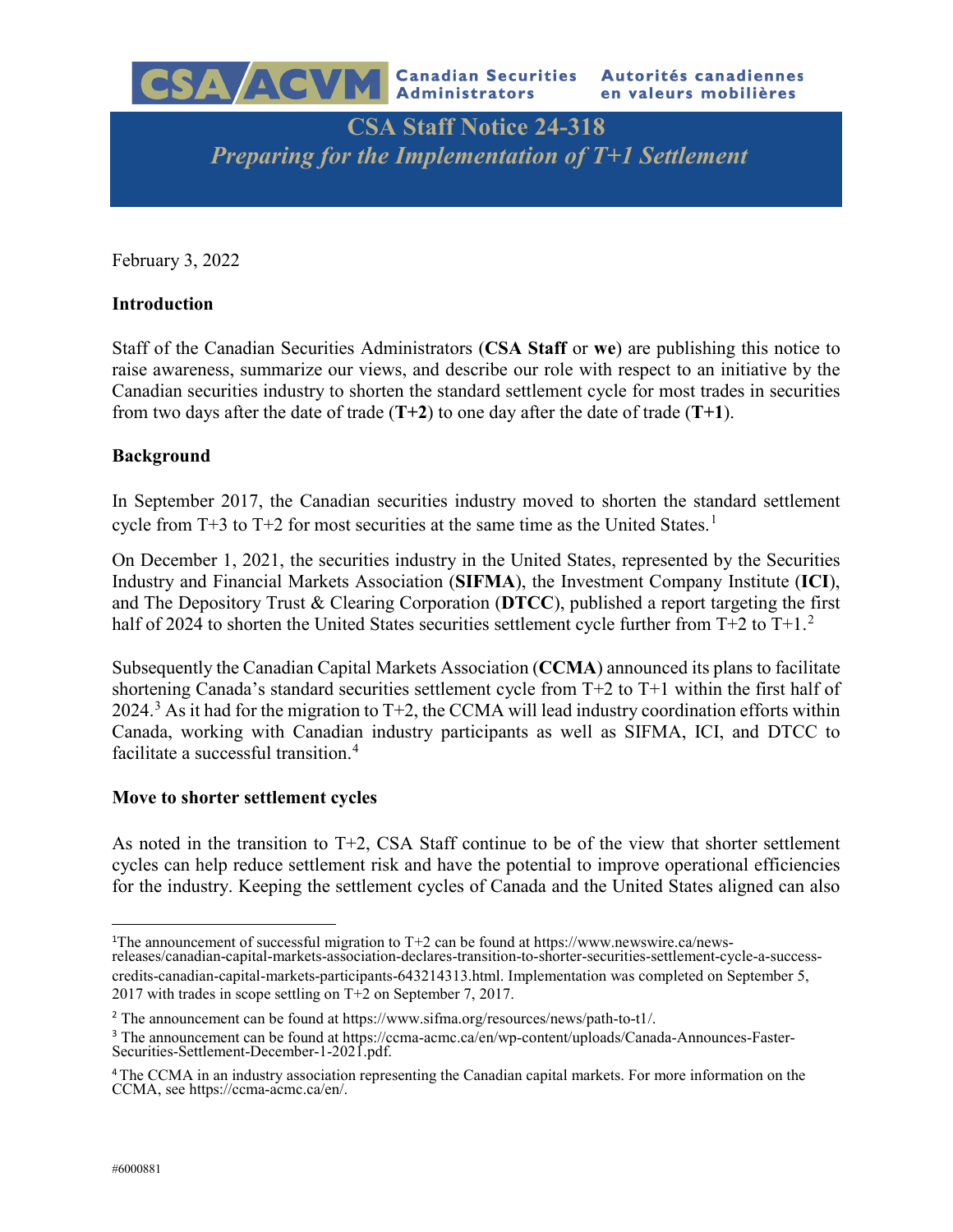reduce market inefficiencies that could otherwise arise if the Canadian securities market maintained a different standard for settlement.<sup>[5](#page-1-0)</sup>

At the same time, migration to shorter settlement cycles will likely require significant operational changes such as changes to staffing, processes, rules and systems.<sup>[6](#page-1-1)</sup> Close collaboration and coordination across industry participants and other capital market stakeholders will be required. We support industry coordination efforts to move to  $T+1$ , and we anticipate that the CCMA and its working groups will be widely representative of all stakeholders. As it did for the transition to T+2, the Canadian securities industry will need to make appropriate preparations to successfully implement the migration to T+1.

CSA Staff will continue to attend and monitor industry forums organized by the CCMA and other stakeholders to keep abreast of developments and remain informed of industry readiness. Further, as we did for the transition to T+2, we will be considering whether to recommend amendments to national instruments or other regulatory provisions to transition to  $T+1$ <sup>[7](#page-1-2)</sup>

We encourage industry participants, including registrants, marketplaces, and other capital market stakeholders, to prepare for the transition to T+1 and to raise any specific concerns related to the transition.

## **Questions**

Please refer your questions to any of the following:

Aaron Ferguson Manager, Market Regulation Ontario Securities Commission (416) 593-3676 [aferguson@osc.gov.on.ca](mailto:aferguson@osc.gov.on.ca)

Michael Brady Deputy Director, Capital Markets Regulation British Columbia Securities Commission (604) 899-6561 [mbrady@bcsc.bc.ca](mailto:mbrady@bcsc.bc.ca)

<span id="page-1-0"></span><sup>5</sup> This is supported by past economic studies (see http://ccma-acmc.ca/en/wp-content/uploads/Charles-River-Report-Nov10.pdf) and regulatory consultations with industry stakeholders (see CSA Staff Notice 24-312). The CCMA also reiterated this view in its announcement on December 1, 2021.

<span id="page-1-1"></span><sup>6</sup> The report published by SIFMA, ICI, and DTCC provides recommendations on how to solve for T+1 settlement. The report can be found at https://www.dtcc.com/-/media/Files/PDFs/T2/Accelerating-the-US-Securities-

<span id="page-1-2"></span>Settlement-Cycle-to-T1-December-1-2021.pdf.<br><sup>7</sup> For the transition to T+2, changes were made to the following National Instruments: 24-101 *Institutional Trade Matching and Settlement*, 81-102 *Investment Funds*, and 81-104 *Alternative Mutual Funds*.